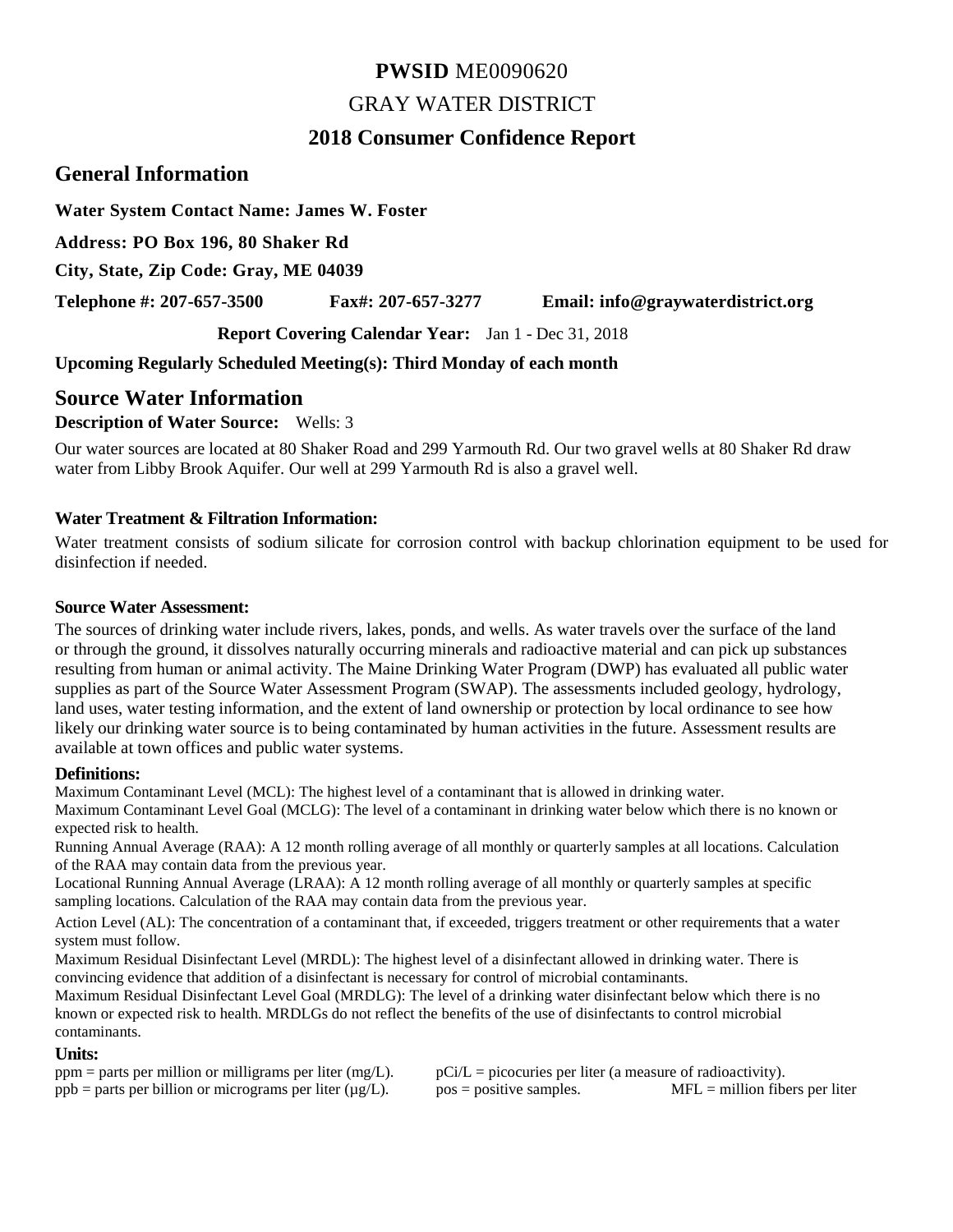| <b>Water Test Results</b><br>Contaminant | Date                   | <b>Results</b> | <b>MCL</b>       | <b>MCLG Possible Sources of Contamination</b>                                                                                          |
|------------------------------------------|------------------------|----------------|------------------|----------------------------------------------------------------------------------------------------------------------------------------|
| Microbiological                          |                        |                |                  |                                                                                                                                        |
| COLIFORM (TCR) (1)                       | 2018                   | 0 pos          | 1 pos/mo or $5%$ | 0 pos Naturally present in the environment.                                                                                            |
| Inorganics                               |                        |                |                  |                                                                                                                                        |
| ARSENIC (6)                              | 5/2/2017               | 5.4 ppb        | $10$ ppb         | 0 ppb Erosion of natural deposits. Runoff from orchards,<br>glass and electronics production wastes.                                   |
| <b>BARIUM</b>                            | 5/2/2017               | 0.0039 ppm     | 2 ppm            | 2 ppm Discharge of drilling wastes. Discharge from metal<br>refineries. Erosion of natural deposits.                                   |
| <b>CHROMIUM</b>                          | 5/2/2017               | $0.56$ ppb     | $100$ ppb        | 100 ppb Discharge from steel and pulp mills. Erosion of<br>natural deposits.                                                           |
| FLUORIDE (3)                             | 5/2/2017               | $0.1$ ppm      | 4 ppm            | 4 ppm Erosion of natural deposits. Water additive which<br>promotes strong teeth. Discharge from fertilizer<br>and aluminum factories. |
| NITRATE (5)                              | 4/5/2018               | $2.7$ ppm      | $10$ ppm         | 10 ppm Runoff from fertilizer use. Leaching from septic<br>tanks, sewage. Erosion of natural deposits.                                 |
| Radionuclides                            |                        |                |                  |                                                                                                                                        |
| <b>COMBINED URANIUM</b>                  | 4/10/2018              | 14.4 ppb       | 30 ppb           | 0 ppb Erosion of natural deposits.                                                                                                     |
| GROSS ALPHA (7)                          | 8/7/2018               | 7.85 pCi/l     | 15 pCi/l         | 0 pCi/l Erosion of natural deposits.                                                                                                   |
| RADIUM-226                               | 8/7/2018               | $0.4$ pCi/l    | $5$ pCi/l        | 0 pCi/l Erosion of natural deposits.                                                                                                   |
| URANIUM-238                              | 3/16/2017              | 4 ppb          | 30 ppb           | 0 ppb Erosion of natural deposits.                                                                                                     |
| Lead/Copper                              |                        |                |                  |                                                                                                                                        |
| COPPER 90TH% VALUE (4)                   | $1/1/2018 - 6/30/2018$ | $0.257$ ppm    | $AL = 1.3$ ppm   | 1.3 ppm Corrosion of household plumbing systems.                                                                                       |
| LEAD 90TH% VALUE (4)                     | $1/1/2018 - 6/30/2018$ | $2.1$ ppb      | $AL = 15$ ppb    | 0 ppb Corrosion of household plumbing systems.                                                                                         |

# Chlorine Residual (Add chlorine residual information)

| <b>CHLORINE RESIDUAL</b> | Range $(\_0$ - $1$ ppm) | $MRDL=4$ ppm | MRDLG= By-product of drinking water chlorination. |
|--------------------------|-------------------------|--------------|---------------------------------------------------|
|                          |                         |              | 4 ppm                                             |

#### **Notes:**

1)Total Coliform Bacteria: Reported as the highest monthly number of positive samples, for water systems that take less than 40 samples per month. 2)E. Coli: E. coli are bacteria whose presence indicates that the water may be contaminated with human or animal wastes. Human pathogens in these wastes can cause short-term effects, such as diarrhea, cramps, nausea, headaches, or other symptoms. They may pose a greater health risk for infants, young children, the elderly, and people with severely-compromised immune systems.

3)Fluoride: For those systems that fluoridate, fluoride levels must be maintained between 0.5 to 1.2 ppm. The optimum level is 0.7 ppm.

4)Lead/Copper: Action levels (AL) are measured at consumer's tap. 90% of the tests must be equal to or below the action level.

5)Nitrate: Nitrate in drinking water at levels above 10 ppm is a health risk for infants of less than six months of age. High nitrate levels in drinking water can cause blue baby syndrome. Nitrate levels may rise quickly for short periods of time because of rainfall or agricultural activity. If you are caring for an infant you should ask advice from your health provider.

6)Arsenic: While your drinking water may meet EPA's standard for Arsenic, if it contains between 5 to 10 ppb you should know that the standard balances the current understanding of arsenic's possible health effects against the costs of removing it from drinking water. EPA continues to research the health effects of low levels of arsenic, which is a mineral known to cause cancer in humans at high concentrations and is linked to other health effects such as skin damage and circulatory problems. Quarterly compliance is based on running annual average.

7)Gross Alpha: Action level over 5 pCi/L requires testing for Radium 226 and 228. Action level over 15 pCi/L requires testing for Uranium. Compliance is based on Gross Alpha results minus Uranium results = Net Gross Alpha.

8)Radon: The State of Maine adopted a Maximum Exposure Guideline (MEG) for Radon in drinking water at 4000 pCi/L, effective 1/1/07. If Radon exceeds the MEG in water, treatment is recommended. It is also advisable to test indoor air for Radon.

9)TTHM/HAA5: Total Trihalomethanes and Haloacetic Acids (TTHM and HAA5) are formed as a by-product of drinking water chlorination. This chemical reaction occurs when chlorine combines with naturally occurring organic matter in water. Compliance is based on running annual average.

#### **All other regulated drinking water contaminants were below detection levels.**

**Secondary Contaminants (You are not required to list detects for secondary contaminants, but this information, particularly sodium levels, might be useful to your customers. The decision to supply this information in your CCR is up to you.)**

| SODIUM          | $6.8$ ppm  | 5/2/2017 |
|-----------------|------------|----------|
| <b>IRON</b>     | $0.16$ ppm | 5/2/2017 |
| <b>CHLORIDE</b> | 6 ppm      | 5/2/2017 |